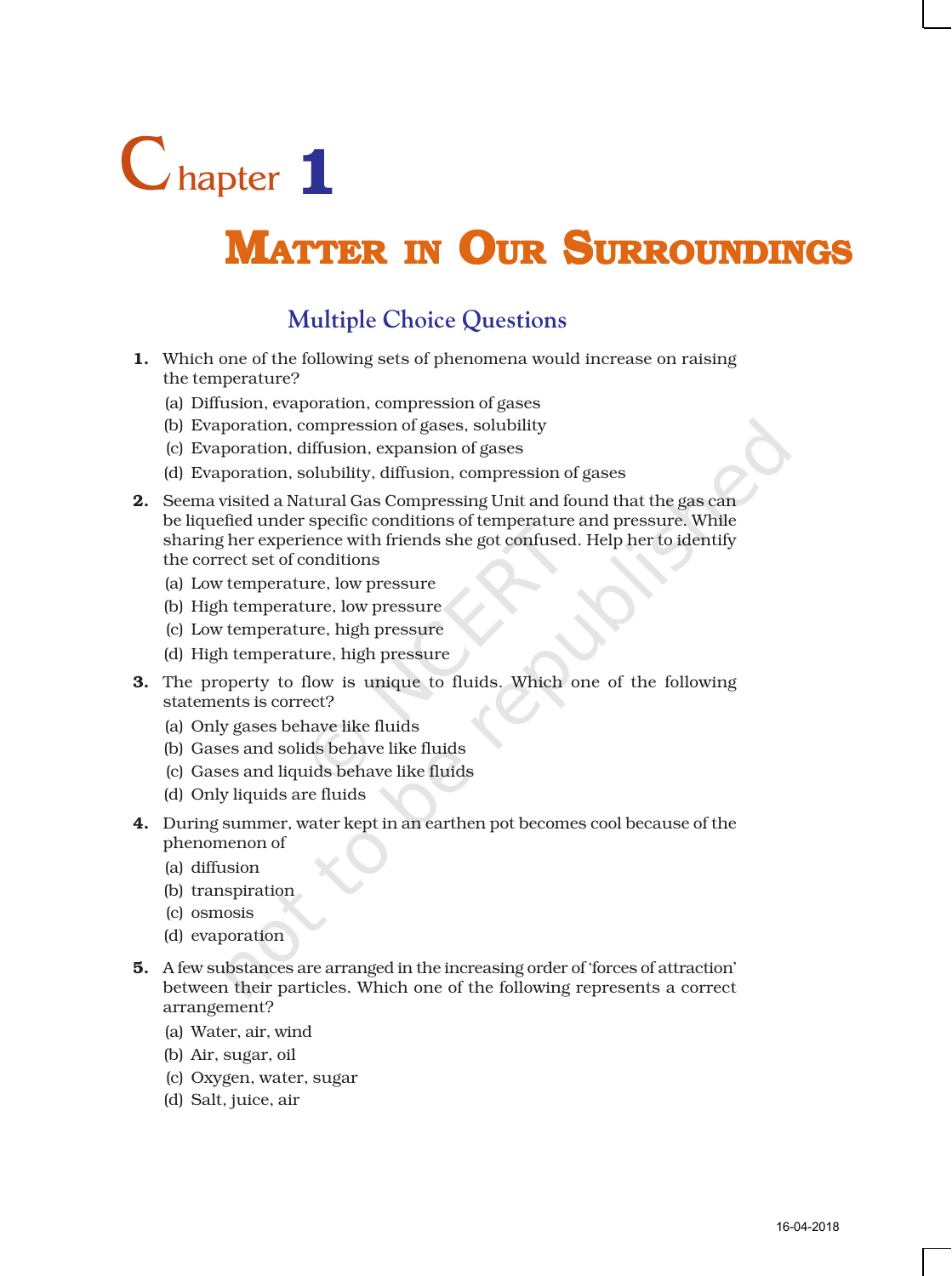- 6. On converting 25°C, 38°C and 66°C to kelvin scale, the correct sequence of temperature will be
	- (a) 298 K, 311 K and 339 K
	- (b) 298 K, 300 K and 338 K
	- (c) 273 K, 278 K and 543 K
	- (d) 298 K, 310 K and 338 K
- 7. Choose the correct statement of the following
	- (a) conversion of solid into vapours without passing through the liquid state is called sublimation.
	- (b) conversion of vapours into solid without passing through the liquid state is called vapourisation..
	- (c) conversion of vapours into solid without passing through the liquid state is called freezing.
	- (d) conversion of solid into liquid is called sublimation.
- 8. The boiling points of diethyl ether, acetone and *n*-butyl alcohol are 35°C, 56°C and 118°C respectively. Which one of the following correctly represents their boiling points in kelvin scale?
	- (a) 306 K, 329 K, 391 K
	- (b) 308 K, 329 K, 392 K
	- (c) 308 K, 329 K, 391 K
	- (d) 329 K, 392 K, 308 K
- 9. Which condition out of the following will increase the evaporation of water?
	- (a) Increase in temperature of water
	- (b) Decrease in temperature of water
	- (c) Less exposed surface area of water
	- (d) Adding common salt to water
- 10. In which of the following conditions, the distance between the molecules of hydrogen gas would increase?
	- (i) Increasing pressure on hydrogen contained in a closed container
	- (ii) Some hydrogen gas leaking out of the container
	- (iii) Increasing the volume of the container of hydrogen gas
	- (iv) Adding more hydrogen gas to the container without increasing the volume of the container
	- (a) (i) and (iii)
	- (b) (i) and (iv)
	- (c) (ii) and (iii)
	- (d) (ii) and (iv)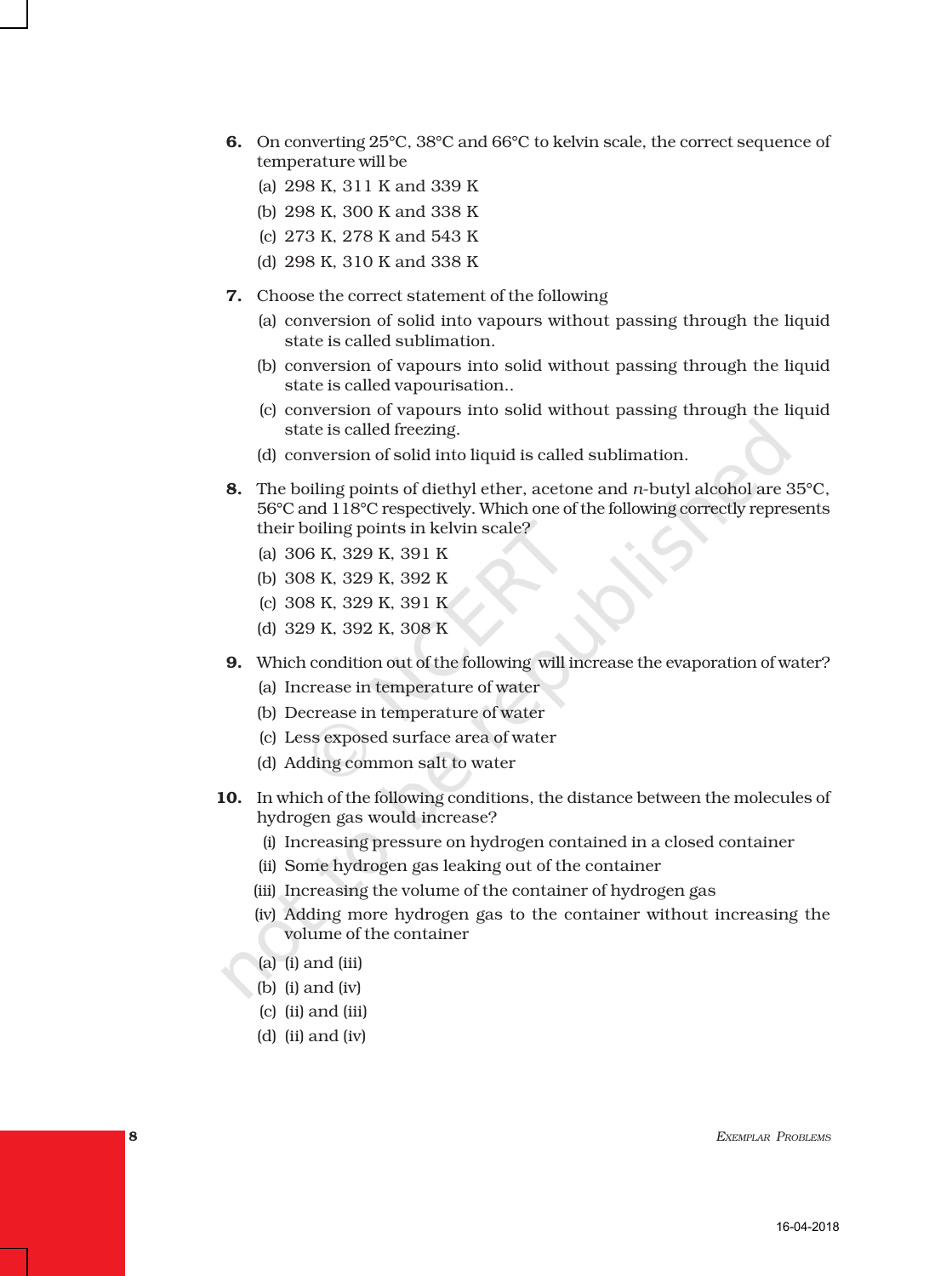## **Short Answer Questions**

- 11. A sample of water under study was found to boil at 102°C at normal temperature and pressure. Is the water pure? Will this water freeze at 0°C? Comment.
- 12. A student heats a beaker containing ice and water. He measures the temperature of the content of the beaker as a function of time. Which of the following (Fig. 1.1) would correctly represent the result? Justify your choice.



- 13. Fill in the blanks:
	- (a) Evaporation of a liquid at room temperature leads to a——— effect.
	- (b) At room temperature the forces of attraction between the particles of solid substances are——than those which exist in the gaseous state.
	- (c) The arrangement of particles is less ordered in the ——— state. However, there is no order in the ——— state.
	- (d) ——— is the change of solid state directly to vapour state without going through the ———state.
	- (e) The phenomenon of change of a liquid into the gaseous state at any temperature below its boiling point is called-
- 14. Match the physical quantities given in column **A** to their S I units given in column B :

#### $(A)$  (B)

- 
- (b) Temperature (ii) kilogram
- 
- 
- 
- (a) Pressure (i) cubic metre
	-
- (c) Density (iii) pascal
- (d) Mass (iv) kelvin
- (e) Volume (v) kilogram per cubic metre
- 15. The non S I and S I units of some physical quantities are given in column A and column B respectively. Match the units belonging to the same physical quantity:

### $(A)$  (B)

- (a) degree celsius (i) kilogram
- (b) centimetre (ii) pascal
- (c) gram per centimetre cube (iii) metre
- 
- 
- 
- 
- 
- 
- (d) bar (iv) kelvin
- (e) milligram (v) kilogram per metre cube
- *MATTER IN OUR SURROUNDING <sup>S</sup>* 9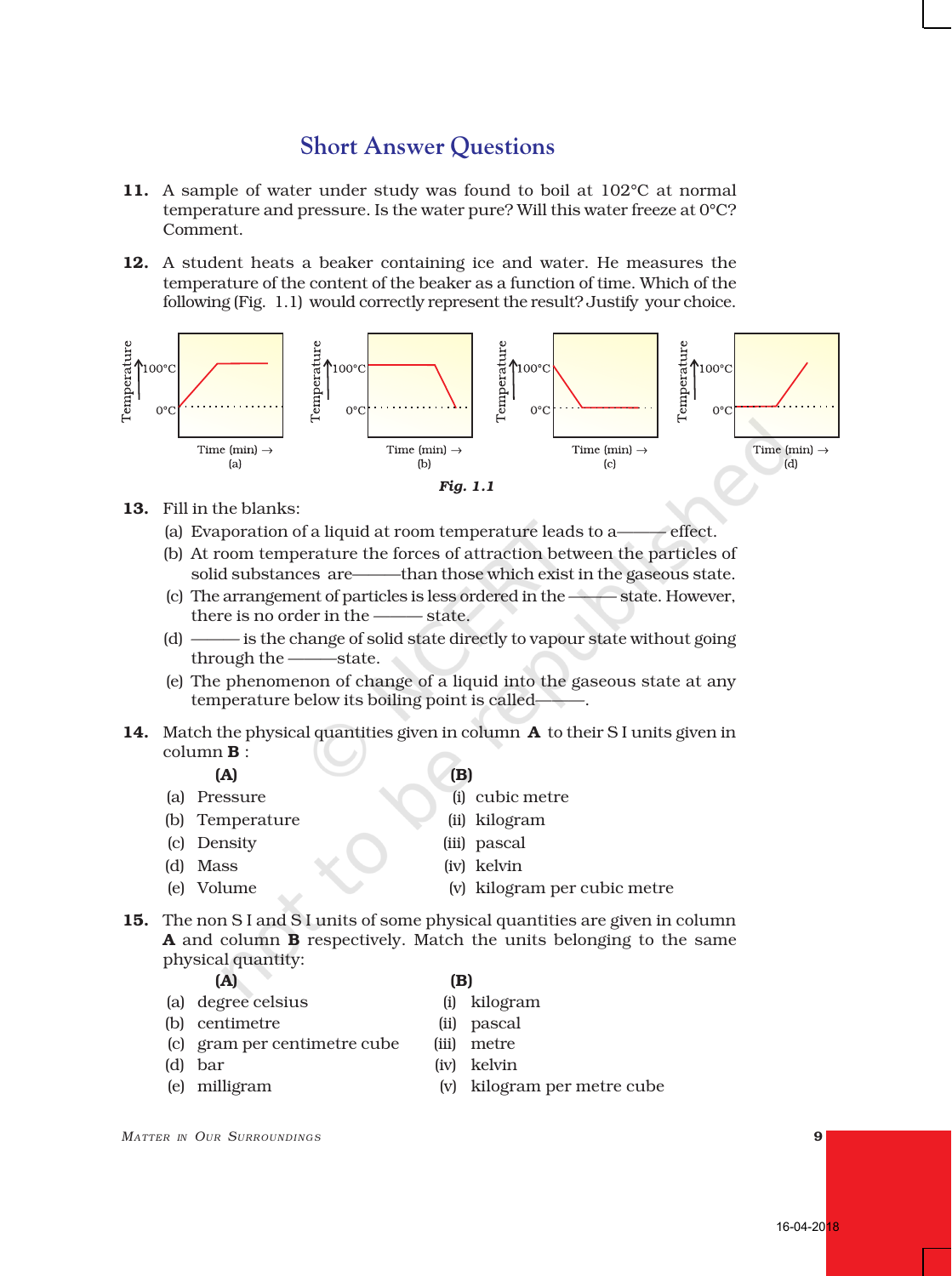- 16. 'Osmosis is a special kind of diffusion'. Comment.
- 17. Classify the following into osmosis/diffusion
	- (a) Swelling up of a raisin on keeping in water.
	- (b) Spreading of virus on sneezing.
	- (c) Earthworm dying on coming in contact with common salt.
	- (d) Shrinking of grapes kept in thick sugar syrup.
	- (e) Preserving pickles in salt.
	- (f) Spreading of smell of cake being baked through out the house.
	- (g) Aquatic animals using oxygen dissolved in water during respiration.
- 18. Water as ice has a cooling effect, whereas water as steam may cause severe burns. Explain these observations.
- 19. Alka was making tea in a kettle. Suddenly she felt intense heat from the puff of steam gushing out of the spout of the kettle. She wondered whether the temperature of the steam was higher than that of the water boiling in the kettle. Comment.
- 20. A glass tumbler containing hot water is kept in the freezer compartment of a refrigerator (temperature < 0°C). If you could measure the temperature of the content of the tumbler, which of the following graphs (Fig.1.2) would correctly represent the change in its temperature as a function of time.



21. Look at Fig. 1.3 and suggest in which of the vessels A,B, C or D the rate of evaporation will be the highest? Explain.



- 22. (a) Conversion of solid to vapour is called sublimation. Name the term used to denote the conversion of vapour to solid.
	- (b) Conversion of solid state to liquid state is called fusion; what is meant by latent heat of fusion?